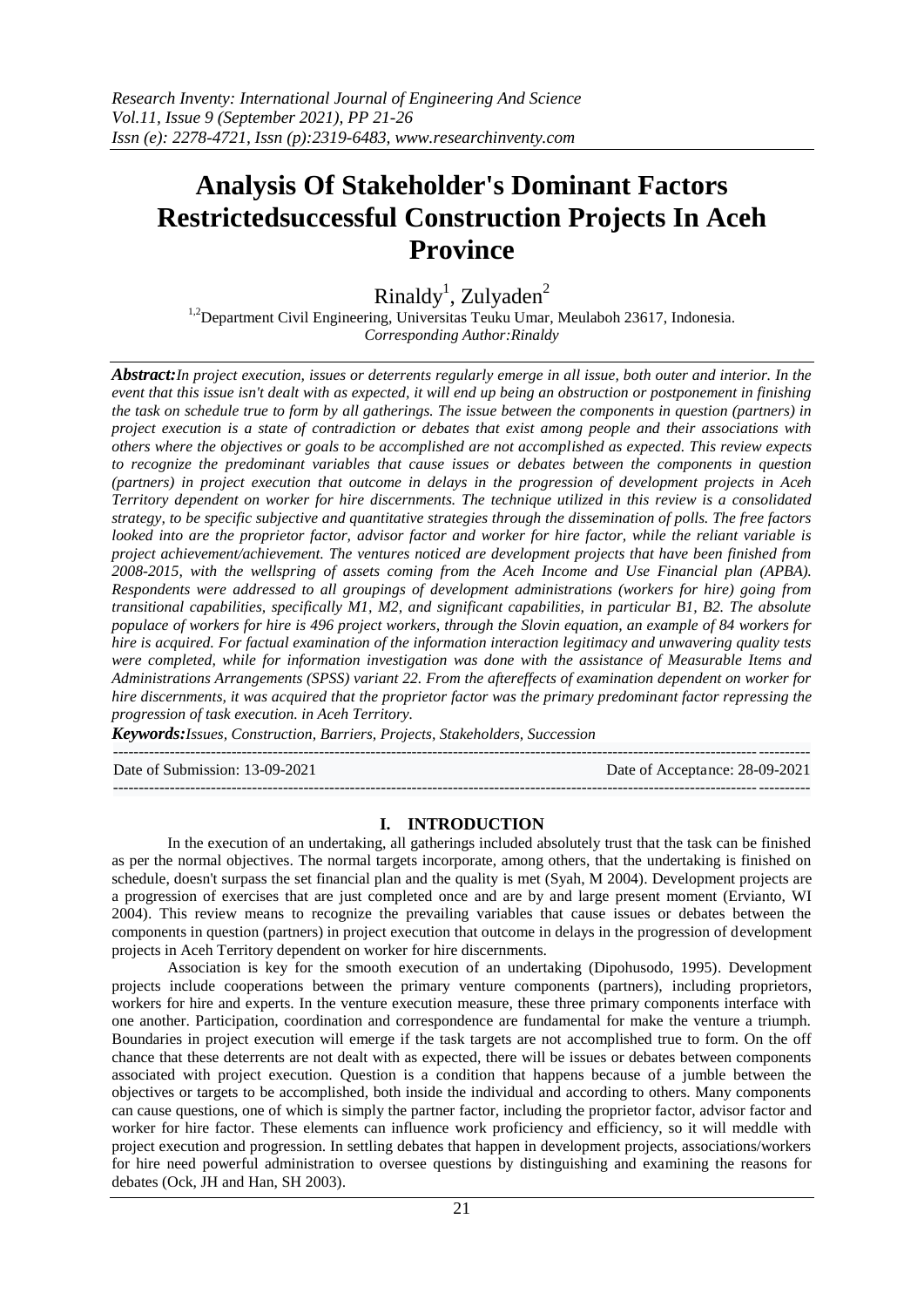The noticed ventures are development projects that have been finished from 2008-2015, with the wellspring of assets coming from the Aceh Income and Use Spending plan (APBA). Respondents were addressed to all characterizations of development administrations (workers for hire) going from moderate capabilities, specifically M1, M2, and fundamental capabilities, in particular B1, B2. The absolute populace of project workers is 496 workers for hire, through the Slovin recipe, an example of 84 workers for hire is gotten. For factual investigation of the information cycle legitimacy and dependability tests were completed, while for information examination utilizing various straight relapse with the assistance of Measurable Items and Administrations Arrangements (SPSS) adaptation 22.

# **II. EXPERIMENTAL PROCEDURE**

This examination utilizes a blended technique, which is a strategy that consolidates subjective and quantitative methodologies. Subjective techniques are utilized to get respondents' discernments as words, from the Likert scale utilized in the survey. For this situation the type of the word being referred to begins from exceptionally not persuasive, not powerful, less compelling, persuasive, and extremely powerful. Quantitative techniques are utilized to acquire the discernment figures got from the respondents. For this situation, the number being referred to is the respondent's answer score beginning from 1,2,3,4 and 5 which is then dissected to get the determined R, Cronbach Alpha, and the mean worth.

#### **2.1. Factors Causing Disputes at the Construction Implementation Stage**

Debates at the execution stage happen in case what is contained in the agreement doesn't coordinate with what is done in the field (Susila, H., 2012). On the off chance that the debate isn't settled quickly, it can cause misfortunes and issues that will proceed later on and affect the disappointment or postponement of the progression/achievement of venture execution. The components that cause questions in development tasks can be found in Table 1.

|                      | <b>Table 1 Factors that Cause Disputes.</b>                                                                                                             |                                           |
|----------------------|---------------------------------------------------------------------------------------------------------------------------------------------------------|-------------------------------------------|
| <b>Variable</b>      | <b>Indicator</b>                                                                                                                                        | <b>Source</b>                             |
|                      | Inability to react to issues in an opportune way                                                                                                        | Frenn, Lowe and Speek (1997)              |
|                      | Absence of correspondence between colleagues                                                                                                            | Frenn, Lowe and Speek (1997)              |
|                      | Hazy systems for allowing demands for data                                                                                                              | Frenn, Lowe and Speek (1997)              |
|                      | Helpless administration, oversight and coordination                                                                                                     | Frenn, Lowe and Speek (1997)              |
|                      | Win the most minimal bidder (project worker and specialist attitude)                                                                                    | Frenn, Lowe and Speek (1997)              |
|                      | Absence of solidarity                                                                                                                                   | Frenn, Lowe and Speek (1997)              |
|                      | Hesitant to really look at development for lucidity and culmination                                                                                     | Frenn, Lowe and Speek (1997)              |
| Owner Factor         | Inability to name a venture director                                                                                                                    | Frenn, Lowe and Speek (1997)              |
|                      | Contrasts in translation of significance in agreement records                                                                                           | Frenn, Lowe and Speek (1997)              |
|                      | Blunder in the estimation of the task spending plan by the proprietor                                                                                   | Kissiedu (2009)                           |
|                      | Late installment from proprietor                                                                                                                        | Kissiedu (2009)                           |
|                      | Ridiculous assumptions from the proprietor                                                                                                              | <b>Hellard</b> (1997)                     |
|                      | Slow to react to issues from the proprietor                                                                                                             | Marzouk, Mesteckawi and Ibrahim<br>(2007) |
|                      | Endorsement in regards to the worth of the charge or withdrawal of the<br>proposition or time program has not been finished, bringing about work delays | Poerdiyatmono (2007)                      |
|                      | Failure to know his responsibilities in accordance with the contract                                                                                    | Hall (2002)                               |
|                      | <b>Estimation</b> error                                                                                                                                 | Hall (2002)                               |
| Consultant<br>Factor | Slow to provide information                                                                                                                             | Hall (2002)                               |
|                      | Design and specification errors due to lack of coordination between civil<br>engineers, architects, mechanical and electrical engineers                 | Hall (2002)                               |
|                      | Incomplete drawings and specifications                                                                                                                  | Hall (2002)                               |
|                      | Incorrect calculation of work progress                                                                                                                  | Kissiedu (2009)                           |
|                      | Lack of experience from consultant                                                                                                                      | Frenn, Lowe and Speek (1997)              |
| Contractor           | Lack of contractor management, supervision and coordination                                                                                             | Carmicheal (2002)                         |
| Factor               | Work late                                                                                                                                               | Carmicheal (2002)                         |
|                      |                                                                                                                                                         |                                           |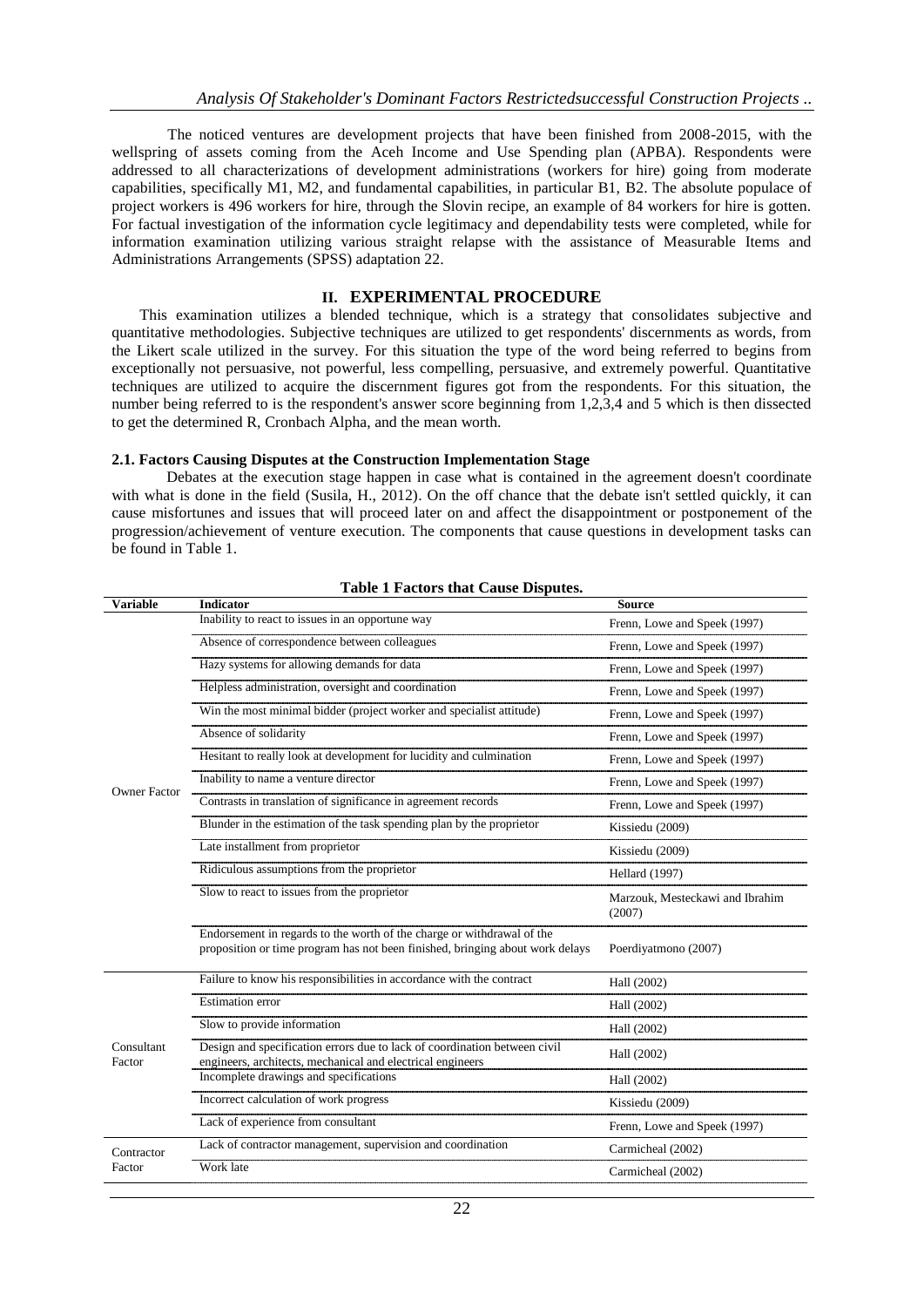| Failure to plan and implement job changes                                                                                 | Carmicheal (2002)                         |
|---------------------------------------------------------------------------------------------------------------------------|-------------------------------------------|
| Failure to properly understand job prices or offers                                                                       | Carmicheal (2002)                         |
| Lack of understanding of the agreement in the contract                                                                    | Carmicheal (2002)                         |
| Reluctance to ask for explanation                                                                                         | Carmicheal (2002)                         |
| Poor job scheduling                                                                                                       | Carmicheal (2002)                         |
| Starting project implementation work, before the implementation documents<br>(contracts) have been processed              | Poerdiyatmono (2007)                      |
| Execution of work begins without a pattern of work process sequences, time<br>programs and critical lines (time schedule) | Poerdiyatmono (2007)                      |
| Site engineer or field coordinator who does not master the whole process                                                  | Poerdiyatmono (2007)                      |
| Contractor error in estimating the cost of work                                                                           | Kissiedu (2009)                           |
| The contractor does not read and understand the documents properly                                                        | Kissiedu (2009)                           |
| Poor planning from the contractor so that it cannot meet the planned schedule                                             | Kissiedu (2009)                           |
| There is no work spirit in the team                                                                                       | Kissiedu (2009)                           |
| Inexperienced or inexperienced contractor                                                                                 | Kissiedu (2009)                           |
| Not obeying orders                                                                                                        | Kissiedu (2009)                           |
| Misuse of materials, skilled labor and implementation methods                                                             | Kissiedu (2009)                           |
| Changes in the scope of work outside the contract                                                                         | Kissiedu (2009)                           |
| Lack of experience in handling projects from contractors                                                                  | Marzouk, Mesteckawi and Ibrahim<br>(2007) |

#### **2.2. Validity Test**

The legitimacy test used to quantify the legitimacy or legitimacy of an instrument for this situation is a poll [6]. This legitimacy test can be detailed as follows.

$$
\text{rxy} = \frac{N \sum XY - (\sum X)(\sum Y)}{\sqrt{\{N \sum X^2 - (\sum X)^2\} \{N \sum Y^2 - (\sum Y)^2\}}}
$$

Where:

rxy  $=$  Relationship coefficient between factors X and Y; *X*  $=$  The quantity of scores got from the tried respondents;  $\sum Y$ = The absolute score of all things of every tried respondent; and  $N =$  Number of respondents.

The standards for assessing the legitimacy test are assuming  $R$  count  $\geq R$  table, the survey questions are legitimate, as well as the other way around on the off chance that R count  $\lt R$  table, the poll questions are substantial.

#### **2.3. Reliability Test**

The instrument is supposed to be solid if the instrument can reliably deliver similar outcomes each time an estimation is made (Priyatno, D 2010). This unwavering quality test can be defined as follows.

$$
\begin{aligned}\n\text{ri} \qquad &= \left[ \frac{k}{k-1} \right] \left[ 1 - \frac{\sum \sigma b^2}{\sigma t^2} \right]\n\end{aligned}
$$

Where:

 $ri$  = Instrument reliability;

 $k =$  Number of inquiries;

 $\sum$   $\sigma b^2$  = Number of thing variations; and

 $\sigma t^2$ = Total variance.

The equation for thing fluctuation and complete change is as per the following.

$$
\sigma b^2 = \frac{\sum x^2 - \frac{(\sum x^2)}{N}}{N}
$$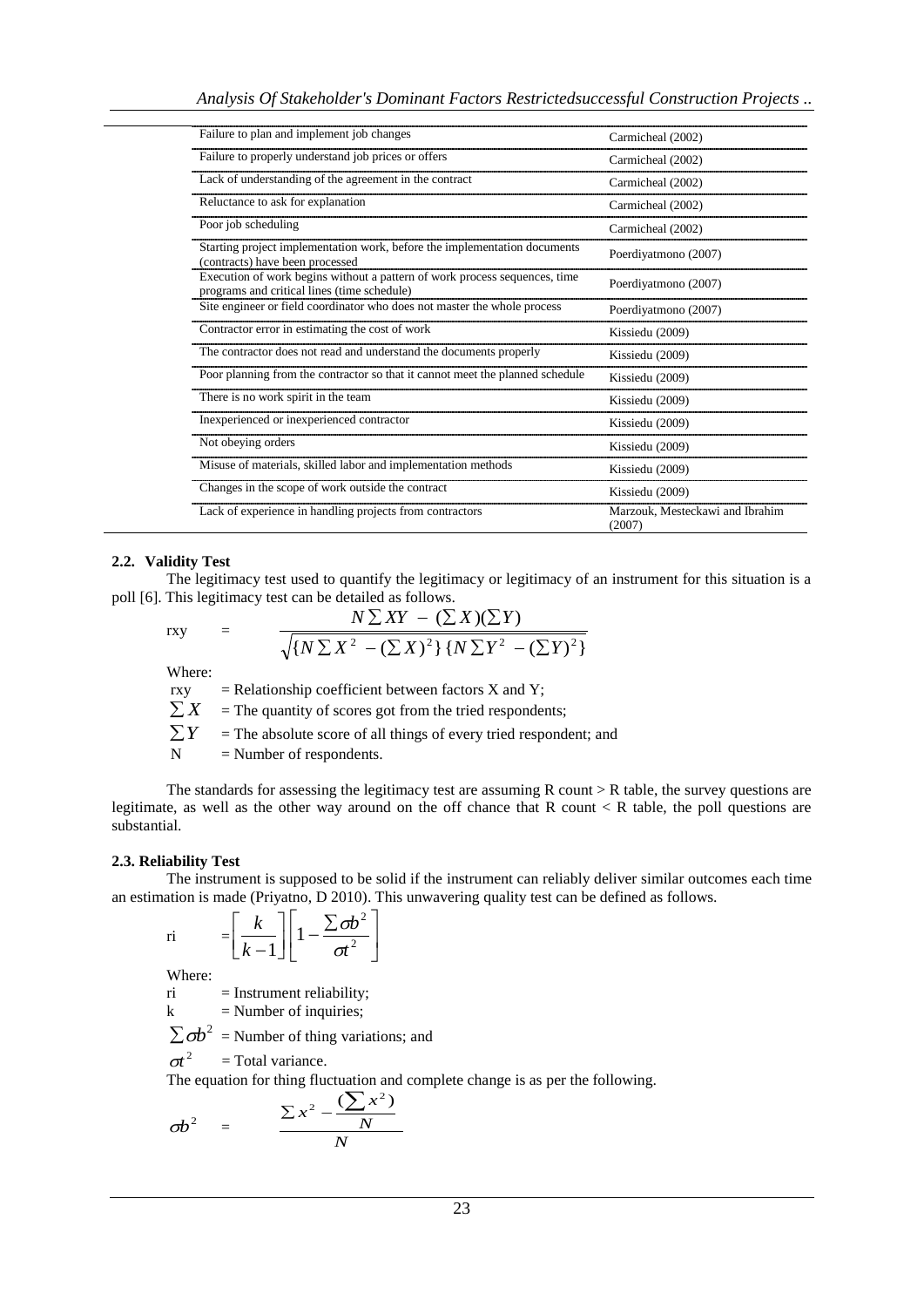*the sum of the squares of the total score* 
$$
\sigma t^2 = \frac{t^2}{N}
$$

Where:

 $\Sigma x^2$  = Number of squares of variance per item; and

 $N =$  Numerous respondents..

The standards for surveying the unwavering quality test are in the event that Cronbach Alpha  $> 0.6$ , the factors in the poll are solid, as well as the other way around assuming Cronbach Alpha  $< 0.6$ , the factors in the survey are not dependable (Triton, BP, 2005).

## **2.3. Descriptive Analysis**

Graphic examination is a measurement that serves to portray or give an outline of the item under study through example or populace information all things considered, without breaking down and making ends that apply to the public (Narbuko, C and Achmadi, A 2004). In this distinct insights, strategies for giving information ordinary tables and recurrence circulations, line and structured presentations, pie outlines, pictograms will be introduced, clarifications of gatherings through mode, middle, mean, and gathering variety through norm and deviation ranges. The mean can be planned as follows (Sugiyono, 2015).

$$
Me = \frac{\sum x_i}{n}
$$

Where:

Me = Mean (average);<br>  $\sum$  = Sigma (number);<br>
Xi = Worth x to I to n  $=$  Sigma (number);

 $=$  Worth x to I to n; and

 $n =$  Number of respondents

#### **III. RESULTS AND DISCUSSIONS**

# **3.1. Validity Test**

Legitimacy test is utilized to decide the legitimacy of an assertion thing in the poll given to the respondent. The test standards on the off chance that the determined  $R$  count  $> R$  table, the proclamation thing is substantial, something else assuming the determined R count < R table, the articulation thing is invalid. The aftereffects of the legitimacy test that have been handled through SPSS programming are introduced in Table 2.

| <b>Table 2 Validity Test.</b> |                          |                             |                          |                    |
|-------------------------------|--------------------------|-----------------------------|--------------------------|--------------------|
| No.                           | <b>Variable</b>          | $\mathbf{R}_{\text{count}}$ | $\mathbf{R}_{\rm table}$ | <b>Information</b> |
| X1                            | owner Factor             |                             |                          |                    |
| 1                             | $X1.1 - X1$              | 0,907                       | 0,212                    | Valid              |
| 2                             | $X1.2 - X1$              | 0,889                       | 0,212                    | Valid              |
| 3                             | $X1.3 - X1$              | 0,899                       | 0,212                    | Valid              |
| $\overline{4}$                | $X1.4 - X1$              | 0,840                       | 0,212                    | Valid              |
| 5                             | $X1.5 - X1$              | 0.938                       | 0,212                    | Valid              |
| 6                             | $X1.6 - X1$              | 0,740                       | 0,212                    | Valid              |
| 7                             | $X1.7 - X1$              | 0.826                       | 0,212                    | Valid              |
| 8                             | $X1.8 - X1$              | 0.855                       | 0,212                    | Valid              |
| 9                             | $X1.9 - X1$              | 0.910                       | 0,212                    | Valid              |
| 10                            | $X1.10 - X1$             | 0.919                       | 0,212                    | Valid              |
| 11                            | $X1.11 - X1$             | 0,541                       | 0,212                    | Valid              |
| 12                            | $X1.12 - X1$             | 0.663                       | 0,212                    | Valid              |
| 13                            | $X1.13 - X1$             | 0,531                       | 0,212                    | Valid              |
| 14                            | $X1.14 - X1$             | 0.849                       | 0,212                    | Valid              |
| X2                            | <b>Consultant Factor</b> |                             |                          |                    |
| $\mathbf{1}$                  | $X2.1 - X2$              | 0.869                       | 0,212                    | Valid              |
| $\overline{c}$                | $X2.2 - X2$              | 0.958                       | 0,212                    | Valid              |
| 3                             | $X2.3 - X2$              | 0.782                       | 0,212                    | Valid              |
| 4                             | $X2.4 - X2$              | 0.791                       | 0,212                    | Valid              |
| 5                             | $X2.5 - X2$              | 0.884                       | 0,212                    | Valid              |
| 6                             | $X2.6 - X2$              | 0,936                       | 0,212                    | Valid              |
| $\tau$                        | $X2.7 - X2$              | 0,903                       | 0,212                    | Valid              |
| X <sub>3</sub>                | <b>Contractor Factor</b> |                             |                          |                    |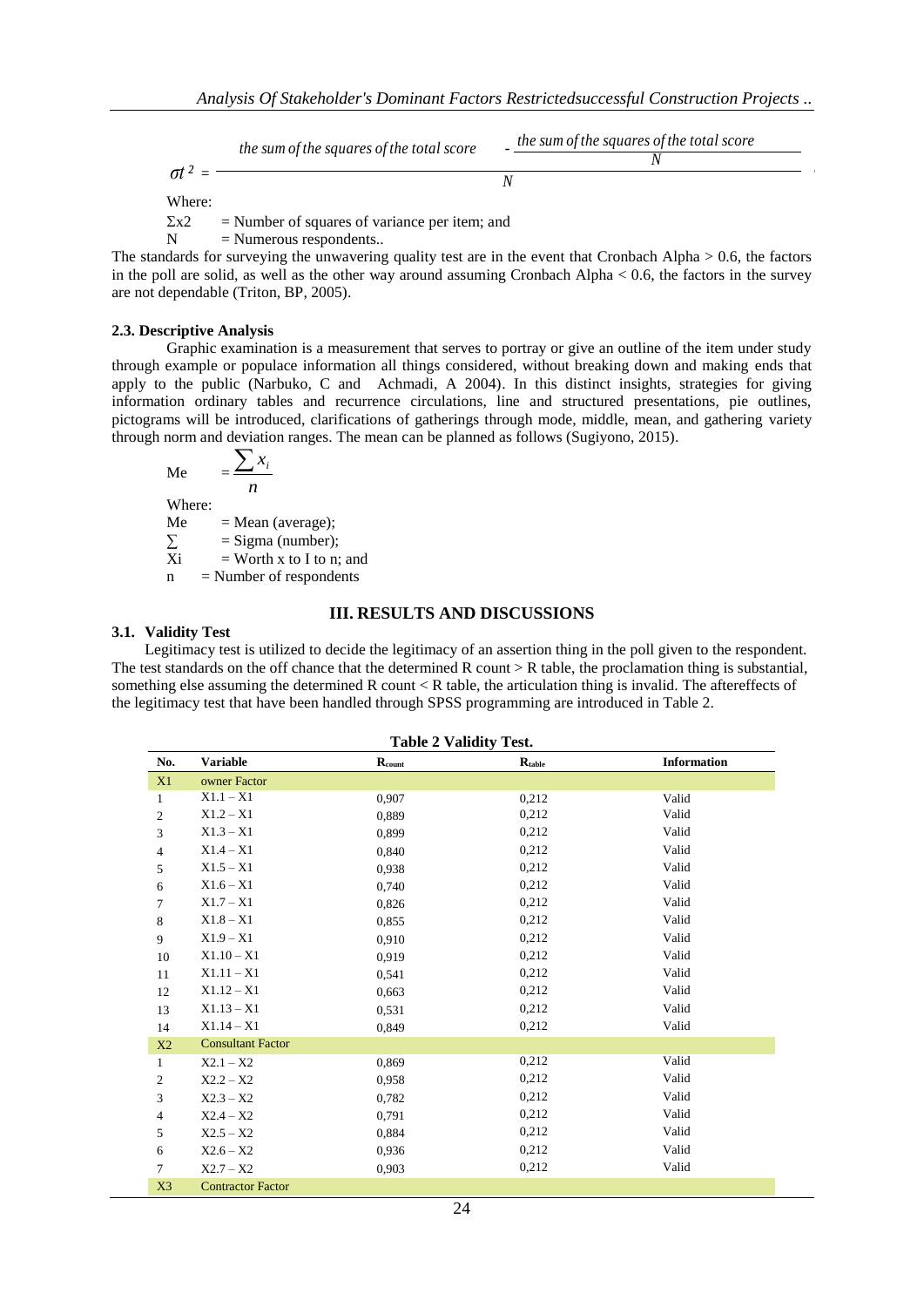*Analysis Of Stakeholder's Dominant Factors Restrictedsuccessful Construction Projects ..*

| 1              | $X3.1 - X3$  | 0,903 | 0,212 | Valid |
|----------------|--------------|-------|-------|-------|
| $\overline{c}$ | $X3.2 - X3$  | 0,865 | 0,212 | Valid |
| 3              | $X3.3 - X3$  | 0,937 | 0,212 | Valid |
| 4              | $X3.4 - X3$  | 0,758 | 0,212 | Valid |
| 5              | $X3.5 - X3$  | 0,810 | 0,212 | Valid |
| 6              | $X3.6 - X3$  | 0,866 | 0,212 | Valid |
| 7              | $X3.7 - X3$  | 0,898 | 0,212 | Valid |
| 8              | $X3.8 - X3$  | 0,887 | 0,212 | Valid |
| 9              | $X3.9 - X3$  | 0,495 | 0,212 | Valid |
| 10             | $X3.10 - X3$ | 0,618 | 0,212 | Valid |
| 11             | $X3.11 - X3$ | 0,493 | 0,212 | Valid |
| 12             | $X3.12 - X3$ | 0,858 | 0,212 | Valid |
| 13             | $X3.13 - X3$ | 0,847 | 0,212 | Valid |
| 14             | $X3.14 - X3$ | 0,933 | 0,212 | Valid |
| 15             | $X3.15 - X3$ | 0,775 | 0,212 | Valid |
| 16             | $X3.16 - X3$ | 0,817 | 0,212 | Valid |
| 17             | $X3.17 - X3$ | 0,867 | 0,212 | Valid |
| 18             | $X3.18 - X3$ | 0,902 | 0,212 | Valid |
| 19             | $X3.19 - X3$ | 0.889 | 0,212 | Valid |

The table above shows that the entirety of the assertion things contemplated have a determined R count  $> R$ table. In this manner, the legitimacy tests completed on all assertions in the survey are altogether substantial, so it very well may be proceeded with unwavering quality testing.

## **3.2 Reliability Test**

Dependability test is utilized to decide if a variable in the survey given to respondents is solid or not. The standards for testing this dependability test on the off chance that the Cronbach Alpha worth on a variable > 0.6, the variable is solid, and the variable isn't dependable if the Cronbach Alpha worth on the variable is  $< 0.6$ . The aftereffects of the dependability test that have been handled through SPSS programming are summed up in Table 3.

| <b>Table 3 Reliability Test.</b> |                          |                |                    |
|----------------------------------|--------------------------|----------------|--------------------|
| No.                              | Variable                 | Cronbach Alpha | <b>Information</b> |
| $X_1$                            | <b>Owner Factor</b>      | 0.960          | Reliable           |
| $X_2$                            | <b>Consultant Factor</b> | 0.949          | Reliable           |
| $X_3$                            | <b>Contractor Factor</b> | 0.972          | Reliable           |

The table above shows that all factors on the survey have Cronbach Alpha  $> 0.6$ . In this manner, the dependability tests completed on all factors are generally solid, so they can be proceeded in information examination.

# **3.3. Descriptive Analysis**

Enlightening investigation is utilized to decide the worker for hire's view of one of the fundamental components causing struggle in the execution of development project exercises. Coming up next are the consequences of each factor which are summed up in table 4 utilizing SPSS variant 22.

| <b>Table 4 Mean Factors Causing dispute</b> |                          |       |        |
|---------------------------------------------|--------------------------|-------|--------|
| No.                                         | Variable                 | Mean  | Rating |
|                                             | <b>Owner Factor</b>      | 4.253 |        |
|                                             | <b>Consultant Factor</b> | 4.252 |        |
|                                             | <b>Contractor Factor</b> | 4.239 |        |

In light of the table over, the consequences of the recognizable proof of the mean worth on the variables causing the question have a mean worth with a nearby stretch.

# **IV. CONCLUSION**

In light of the table of mean factors above, it tends to be seen that the consequences of the distinguishing proof of the mean on the elements causing debates between partners in the execution of development projects in Banda Aceh, have mean qualities with extremely close spans. For the owner's condition factor, the computation results are 4.253, the consultant factor is 4.252 and the contractor factor is 4.239. This